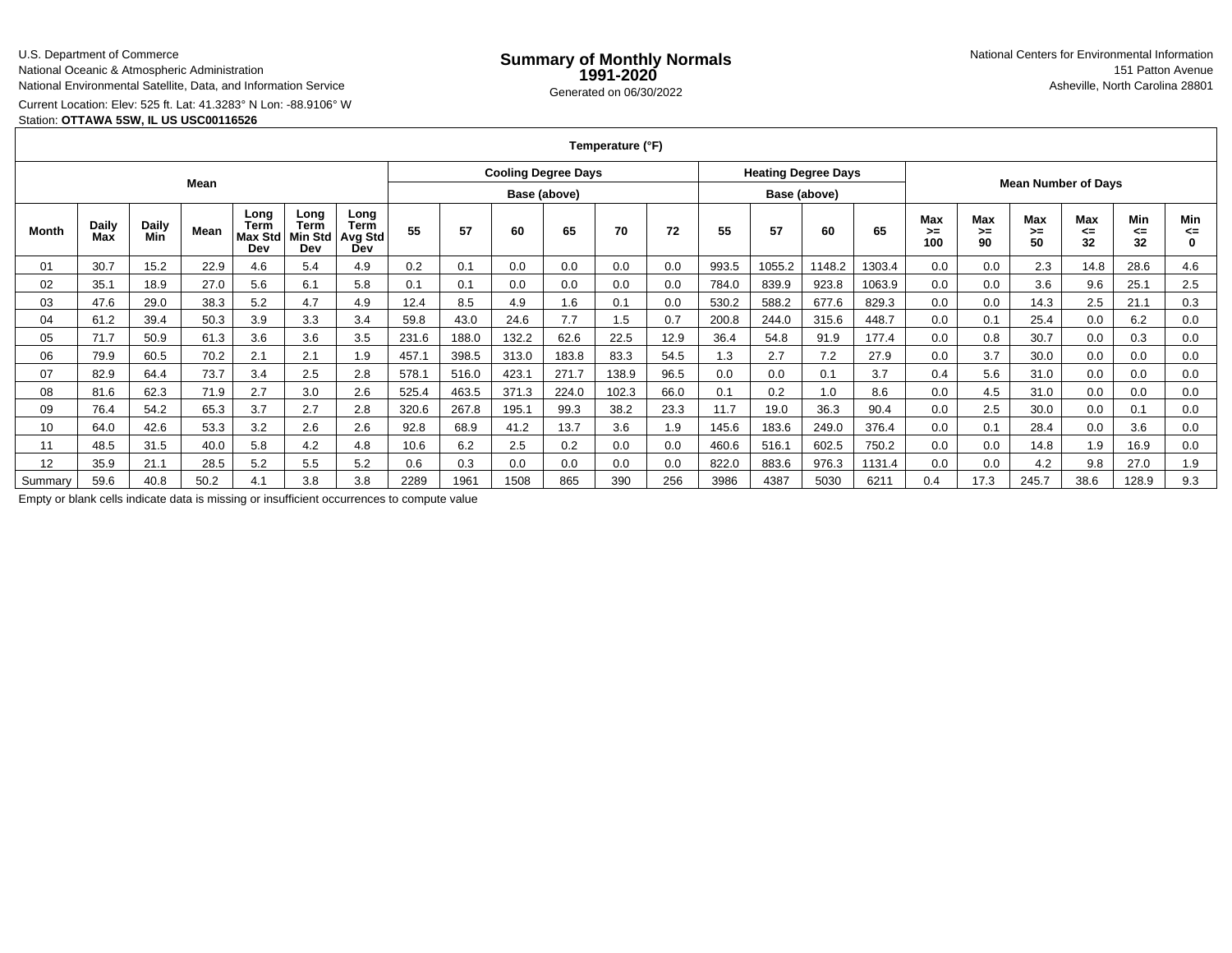U.S. Department of Commerce

National Oceanic & Atmospheric AdministrationNational Environmental Satellite, Data, and Information Service

e **Summary of Monthly Normals**<br> **1991-2020** 151 Patton Avenue **1991-2020** 1997-2020 e Generated on 06/30/2022 Asheville, North Carolina 28801 National Centers for Environmental Information151 Patton Avenue

Current Location: Elev: 525 ft. Lat: 41.3283° N Lon: -88.9106° W

# Station: **OTTAWA 5SW, IL US USC00116526**

# **Precipitation (in.)**

|         | <b>Totals</b> |           |           | $\cdots$<br><b>Mean Number of Days</b> | Precipitation Probabilities<br>Probability that precipitation will be<br>equal to or less than<br>the indicated amount |       |                                                         |       |  |
|---------|---------------|-----------|-----------|----------------------------------------|------------------------------------------------------------------------------------------------------------------------|-------|---------------------------------------------------------|-------|--|
|         | <b>Means</b>  |           |           | <b>Daily Precipitation</b>             |                                                                                                                        |       | <b>Monthly Precipitation<br/>vs. Probability Levels</b> |       |  |
| Month   | Mean          | $>= 0.01$ | $>= 0.10$ | $>= 0.50$                              | 0.25                                                                                                                   | 0.50  | 0.75                                                    |       |  |
| 01      | 1.78          | 8.7       | 4.8       | 0.9                                    | 0.4                                                                                                                    | 1.09  | 1.65                                                    | 2.27  |  |
| 02      | 1.54          | 7.5       | 3.9       | 0.9                                    | 0.2                                                                                                                    | 0.91  | 1.27                                                    | 1.89  |  |
| 03      | 2.29          | 9.0       | 5.3       | 1.5                                    | 0.3                                                                                                                    | 1.20  | 1.60                                                    | 3.08  |  |
| 04      | 3.53          | 11.6      | 7.5       | 2.5                                    | 0.5                                                                                                                    | 2.06  | 3.59                                                    | 4.20  |  |
| 05      | 4.48          | 12.2      | 8.4       | 3.1                                    | 1.2                                                                                                                    | 3.73  | 4.65                                                    | 5.79  |  |
| 06      | 4.40          | 10.6      | 7.0       | 2.9                                    | 1.1                                                                                                                    | 2.43  | 4.18                                                    | 5.66  |  |
| 07      | 3.63          | 8.4       | 6.0       | 2.6                                    | 1.0                                                                                                                    | 2.00  | 3.31                                                    | 5.05  |  |
| 08      | 3.72          | 8.8       | 6.0       | 2.5                                    | 1.4                                                                                                                    | 2.17  | 2.82                                                    | 4.98  |  |
| 09      | 3.23          | 8.2       | 5.6       | 2.3                                    | 0.9                                                                                                                    | 1.92  | 2.68                                                    | 4.08  |  |
| 10      | 3.10          | 9.4       | 5.6       | 2.0                                    | 0.5                                                                                                                    | 1.64  | 2.70                                                    | 3.65  |  |
| 11      | 2.50          | 8.6       | 5.2       | 1.8                                    | 0.5                                                                                                                    | 1.56  | 2.27                                                    | 2.87  |  |
| 12      | 1.99          | 8.6       | 4.6       | 1.2                                    | 0.3                                                                                                                    | 1.49  | 1.74                                                    | 2.46  |  |
| Summary | 36.19         | 111.6     | 69.9      | 24.2                                   | 8.3                                                                                                                    | 22.20 | 32.46                                                   | 45.98 |  |

Empty or blank cells indicate data is missing or insufficient occurrences to compute value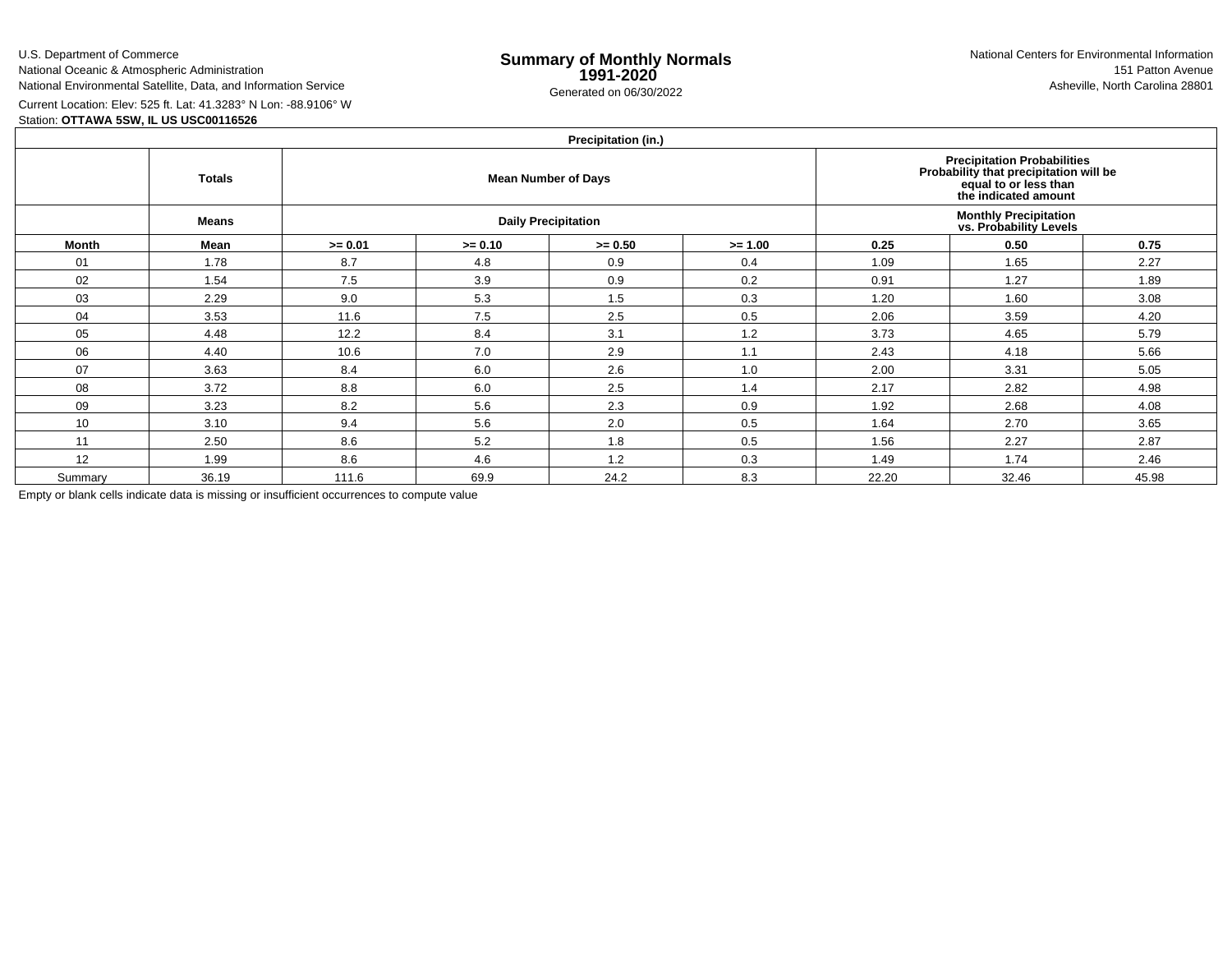U.S. Department of Commerce

National Oceanic & Atmospheric AdministrationNational Environmental Satellite, Data, and Information Service

e **Summary of Monthly Normals**<br> **1991-2020** 151 Patton Avenue **1991-2020** 1997-2020 e Generated on 06/30/2022 Asheville, North Carolina 28801 National Centers for Environmental Information151 Patton Avenue

Current Location: Elev: 525 ft. Lat: 41.3283° N Lon: -88.9106° W

Station: **OTTAWA 5SW, IL US USC00116526**

| Snow (in.) |  |
|------------|--|
|            |  |

|                 | <b>Totals</b>    |                        |     | <b>Snow Probabilities</b><br>Probability that snow will be equal to<br>or less than the indicated amount |      |       |      |      |                          |                                                                                                  |      |      |       |
|-----------------|------------------|------------------------|-----|----------------------------------------------------------------------------------------------------------|------|-------|------|------|--------------------------|--------------------------------------------------------------------------------------------------|------|------|-------|
|                 | Means            | Snowfall >= Thresholds |     |                                                                                                          |      |       |      |      | Snow Depth >= Thresholds | Monthly Snow vs. Probability Levels<br>Values derived from the<br>incomplete gamma distribution. |      |      |       |
| Month           | Snowfall<br>Mean | 0.01                   | 1.0 | 3.0                                                                                                      | 5.00 | 10.00 |      | 3    | 5                        | 10                                                                                               | .25  | .50  | .75   |
| 01              | 9.20             | 5.0                    | 3.4 | 0.9                                                                                                      | 0.4  | 0.0   | 16.9 | 9.9  | 4.6                      | 1.0                                                                                              | 5.50 | 7.70 | 14.00 |
| 02              | 5.20             | 3.4                    | 2.6 | 0.8                                                                                                      | 0.3  | 0.0   | 11.2 | 6.9  | 4.4                      | 1.1                                                                                              | 1.00 | 3.00 | 8.10  |
| 03              | 3.30             | 1.6                    | 1.1 | 0.4                                                                                                      | 0.2  | 0.0   | 4.1  | 2.2  | 1.3                      | 0.2                                                                                              | 0.00 | 2.00 | 4.70  |
| 04              | 0.40             | 0.3                    | 0.2 | 0.0                                                                                                      | 0.0  | 0.0   | 0.3  | 0.0  | 0.0                      | 0.0                                                                                              | 0.00 | 0.00 | 0.00  |
| 05              | 0.00             | 0.0                    | 0.0 | 0.0                                                                                                      | 0.0  | 0.0   | 0.0  | 0.0  | 0.0                      | 0.0                                                                                              | 0.00 | 0.00 | 0.00  |
| 06              | 0.00             | 0.0                    | 0.0 | 0.0                                                                                                      | 0.0  | 0.0   | 0.0  | 0.0  | 0.0                      | 0.0                                                                                              | 0.00 | 0.00 | 0.00  |
| 07              | 0.00             | 0.0                    | 0.0 | 0.0                                                                                                      | 0.0  | 0.0   | 0.0  | 0.0  | 0.0                      | 0.0                                                                                              | 0.00 | 0.00 | 0.00  |
| 08              | 0.00             | 0.0                    | 0.0 | 0.0                                                                                                      | 0.0  | 0.0   | 0.0  | 0.0  | 0.0                      | 0.0                                                                                              | 0.00 | 0.00 | 0.00  |
| 09              | 0.00             | 0.0                    | 0.0 | 0.0                                                                                                      | 0.0  | 0.0   | 0.0  | 0.0  | 0.0                      | 0.0                                                                                              | 0.00 | 0.00 | 0.00  |
| 10 <sup>°</sup> | 0.00             | 0.0                    | 0.0 | 0.0                                                                                                      | 0.0  | 0.0   | 0.0  | 0.0  | 0.0                      | 0.0                                                                                              | 0.00 | 0.00 | 0.00  |
| 11              | 0.80             | 0.6                    | 0.3 | 0.1                                                                                                      | 0.0  | 0.0   | 0.7  | 0.2  | 0.1                      | 0.0                                                                                              | 0.00 | 0.00 | 0.70  |
| 12              | 4.80             | 3.4                    | 2.2 | 0.8                                                                                                      | 0.3  | 0.0   | 9.4  | 5.1  | 2.5                      | 0.5                                                                                              | 0.80 | 3.60 | 9.10  |
| Summary         | 23.7             | 14.3                   | 9.8 | 3.0                                                                                                      | 1.2  | 0.0   | 42.6 | 24.3 | 12.9                     | 2.8                                                                                              | 7.3  | 16.3 | 36.6  |

Empty or blank cells indicate data is missing or insufficient occurrences to compute value